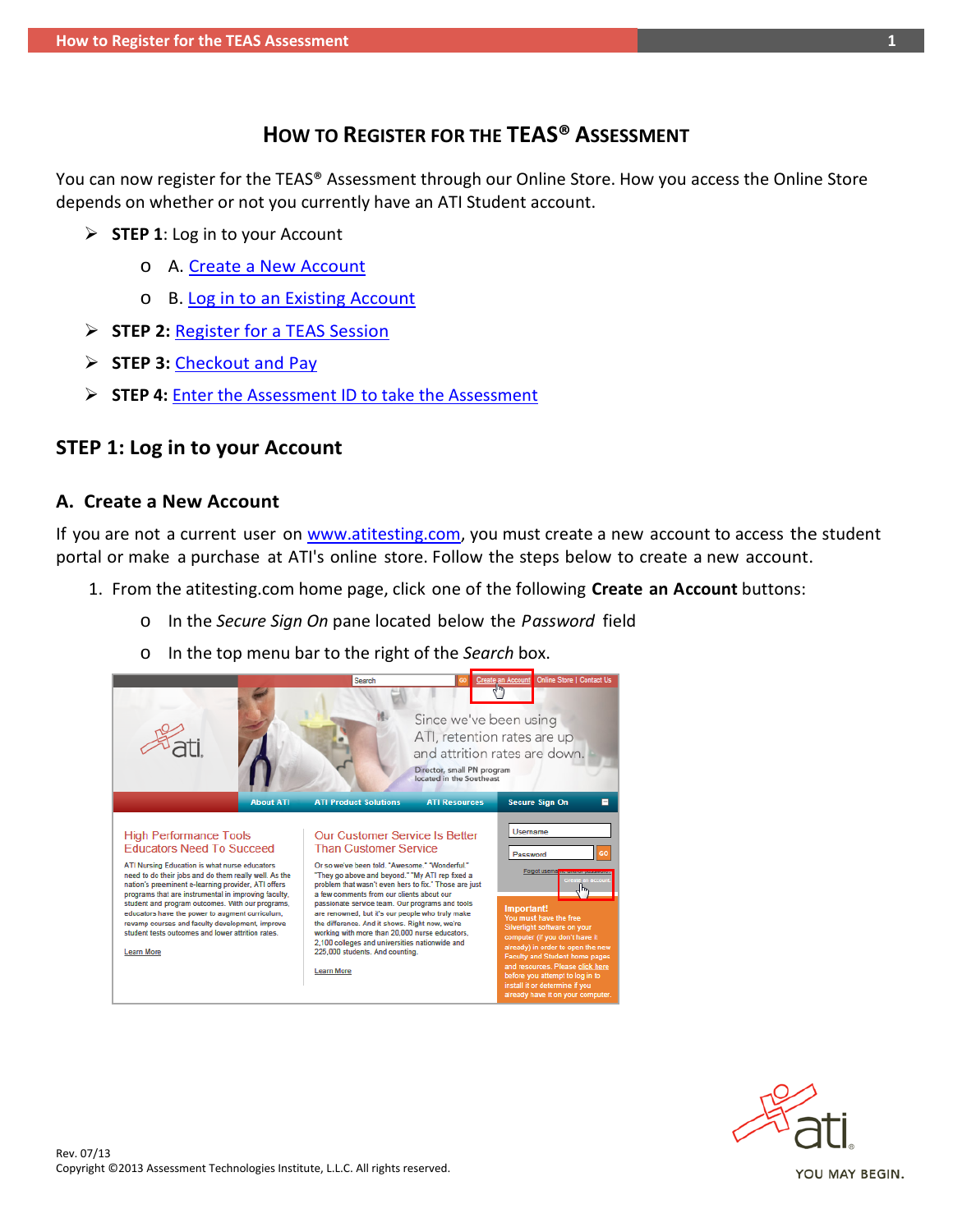### The following Registration screen displays:

|                                                                 |                                                                                                                                                                                                     |                                                  | <b>»atitesting.com</b> »Online Store »Contact Us   Log In                                        |  |  |
|-----------------------------------------------------------------|-----------------------------------------------------------------------------------------------------------------------------------------------------------------------------------------------------|--------------------------------------------------|--------------------------------------------------------------------------------------------------|--|--|
| <b>Welcome Again!</b>                                           |                                                                                                                                                                                                     |                                                  |                                                                                                  |  |  |
|                                                                 | This is a secure page, and transfer of the information to ATI is encrypted for your protection. Complete student/employee data are needed to provide accurate reporting information for schools and |                                                  |                                                                                                  |  |  |
| emplovers.                                                      |                                                                                                                                                                                                     |                                                  |                                                                                                  |  |  |
| Items in blue are required.                                     |                                                                                                                                                                                                     |                                                  |                                                                                                  |  |  |
|                                                                 | For your added security, please upgrade your profile information before continuing:                                                                                                                 |                                                  |                                                                                                  |  |  |
|                                                                 | - Enter three (3) security questions for retrieving your password<br>- Enter the Student/Employee ID your institution has given you                                                                 |                                                  |                                                                                                  |  |  |
| <b>Personal Information</b>                                     | <b>Password Retrieval</b>                                                                                                                                                                           | Home                                             | <b>Subscriptions, Updates &amp; Notes</b>                                                        |  |  |
| <b>First Name:</b>                                              | Specify three security questions that you must answer if you forget                                                                                                                                 | Country:                                         |                                                                                                  |  |  |
|                                                                 | your password.                                                                                                                                                                                      | <b>USA</b><br>$\overline{\phantom{a}}$           | ATI does not share personal information with                                                     |  |  |
| Middle initial:                                                 | <b>Security question 1:</b>                                                                                                                                                                         | Address 1:                                       | any third party without your permission. By<br>creating an Account on the ATI website, you are   |  |  |
|                                                                 | <b>Please Select</b><br>$\overline{\phantom{a}}$                                                                                                                                                    |                                                  | giving ATI permission to allow the Institution                                                   |  |  |
| <b>Last Name:</b>                                               |                                                                                                                                                                                                     |                                                  | that has arranged for the use of ATI products<br>the ability to view scores affiliated with that |  |  |
|                                                                 | Your answer:                                                                                                                                                                                        | Address 2:                                       | Institution and the ability to look up students                                                  |  |  |
| <b>User Name:</b>                                               |                                                                                                                                                                                                     |                                                  | usernames and passwords in the event that a                                                      |  |  |
|                                                                 | <b>Security auestion 2:</b>                                                                                                                                                                         | Address 3:                                       | student forgets. We will share info with you<br>regarding your account, as well as ATI Nursing-  |  |  |
| * Username may contain a-z, 0-9,<br>dots(.), underscores and @. | <b>Please Select</b><br>$\overline{\phantom{a}}$                                                                                                                                                    |                                                  | specific products and services, events and<br>updates. If you do not wish to receive any of the  |  |  |
| <b>Email:</b>                                                   | <b>Your answer:</b>                                                                                                                                                                                 | City:                                            | above correspondence from us, including info                                                     |  |  |
|                                                                 |                                                                                                                                                                                                     |                                                  | regarding your account, you may opt out by<br>deselecting the box below. For more details,       |  |  |
| Confirm email:                                                  |                                                                                                                                                                                                     |                                                  | please read ATI's Privacy Policy                                                                 |  |  |
|                                                                 | <b>Security question 3:</b>                                                                                                                                                                         | <b>State/Province, Zip/Postal Code:</b>          | Would you like to receive communications from                                                    |  |  |
| * Your email address is required to                             | <b>Please Select</b><br>$\overline{\phantom{a}}$                                                                                                                                                    | <b>Please Select</b><br>$\overline{\phantom{a}}$ | ATI, its affiliates or partners regarding<br>sweepstakes, discounts and other offers, market     |  |  |
| retrieve a forgotten<br>username/password via email.            | Your answer:                                                                                                                                                                                        | Phone:                                           | research, and relevant product updates?                                                          |  |  |
| <b>Enter new password:</b>                                      |                                                                                                                                                                                                     |                                                  | Yes, I consent to ATI using and sharing my                                                       |  |  |
|                                                                 | Institution                                                                                                                                                                                         | <b>Demographics</b>                              | information so that I can receive such                                                           |  |  |
| Confirm new password:                                           | <b>Institution:</b>                                                                                                                                                                                 | Gender:                                          | communication described above.                                                                   |  |  |
|                                                                 | Select Institution<br>$\bullet$                                                                                                                                                                     | Select Gender                                    | <b>Terms and Conditions</b>                                                                      |  |  |
| * Maximum password length is 16                                 | Student/Employee ID:                                                                                                                                                                                | Primary language:                                | <b>ASSESSMENT TECHNOLOGIES</b>                                                                   |  |  |
| characters.                                                     |                                                                                                                                                                                                     | Please Select v                                  | <b>INSTITUTE, LLC</b><br>E                                                                       |  |  |
|                                                                 | Credentials:                                                                                                                                                                                        | Race:                                            | <b>TERMS AND CONDITIONS</b>                                                                      |  |  |
|                                                                 |                                                                                                                                                                                                     | $\Box$ Other                                     | THE TERMS AND CONDITIONS SET OUT                                                                 |  |  |
|                                                                 | For example, PhD, RN, BSN, MSN, MS, NP, AACE                                                                                                                                                        |                                                  | <b>BELOW ARE A LEGAL AGREEMENT</b>                                                               |  |  |
|                                                                 | Non-degree seeking:                                                                                                                                                                                 | Caucasian/White                                  | m.                                                                                               |  |  |
|                                                                 | $\overline{\mathbf{v}}$                                                                                                                                                                             | African American/Black                           |                                                                                                  |  |  |
|                                                                 | Expected Graduation Month / Day / Year:                                                                                                                                                             | Native American                                  | Ves, I Agree. I have read, understand and                                                        |  |  |
|                                                                 |                                                                                                                                                                                                     | Hispanic                                         | agree to be bound by all of the above ATI Terms                                                  |  |  |
|                                                                 | * Reguired unless "Non-degree seeking" above is checked.                                                                                                                                            | Asian                                            | and Conditions.                                                                                  |  |  |
|                                                                 |                                                                                                                                                                                                     | <b>Birth date:</b>                               |                                                                                                  |  |  |
|                                                                 |                                                                                                                                                                                                     | <b>Har</b>                                       |                                                                                                  |  |  |
|                                                                 |                                                                                                                                                                                                     |                                                  |                                                                                                  |  |  |
|                                                                 |                                                                                                                                                                                                     |                                                  | <b>Register</b><br>Cancel                                                                        |  |  |
|                                                                 |                                                                                                                                                                                                     |                                                  |                                                                                                  |  |  |

- 2. Enter your information into the fields in the form. Fields in **blue** are required.
- 3. Read the information under Subscriptions, Updates, & Notes.
- 4. Determine if you want to allow ATI to use your information and send you account information as described.
	- o Select the *Yes, I consent* checkbox to allow ATI to use your information.
	- o Clear the *Yes, I consent* checkbox to prevent ATI from using your information.
- 5. Click the ATI **Privacy Policy** link to review the Privacy Policy. When you are finished, close the window to return to the Registration form.
- 6. Select the *Yes, I Agree* checkbox and then click **Register**. The Welcome to ATI window opens.



Rev. 07/13<br>Copyright ©2013 Assessment Technologies Institute, L.L.C. All rights reserved.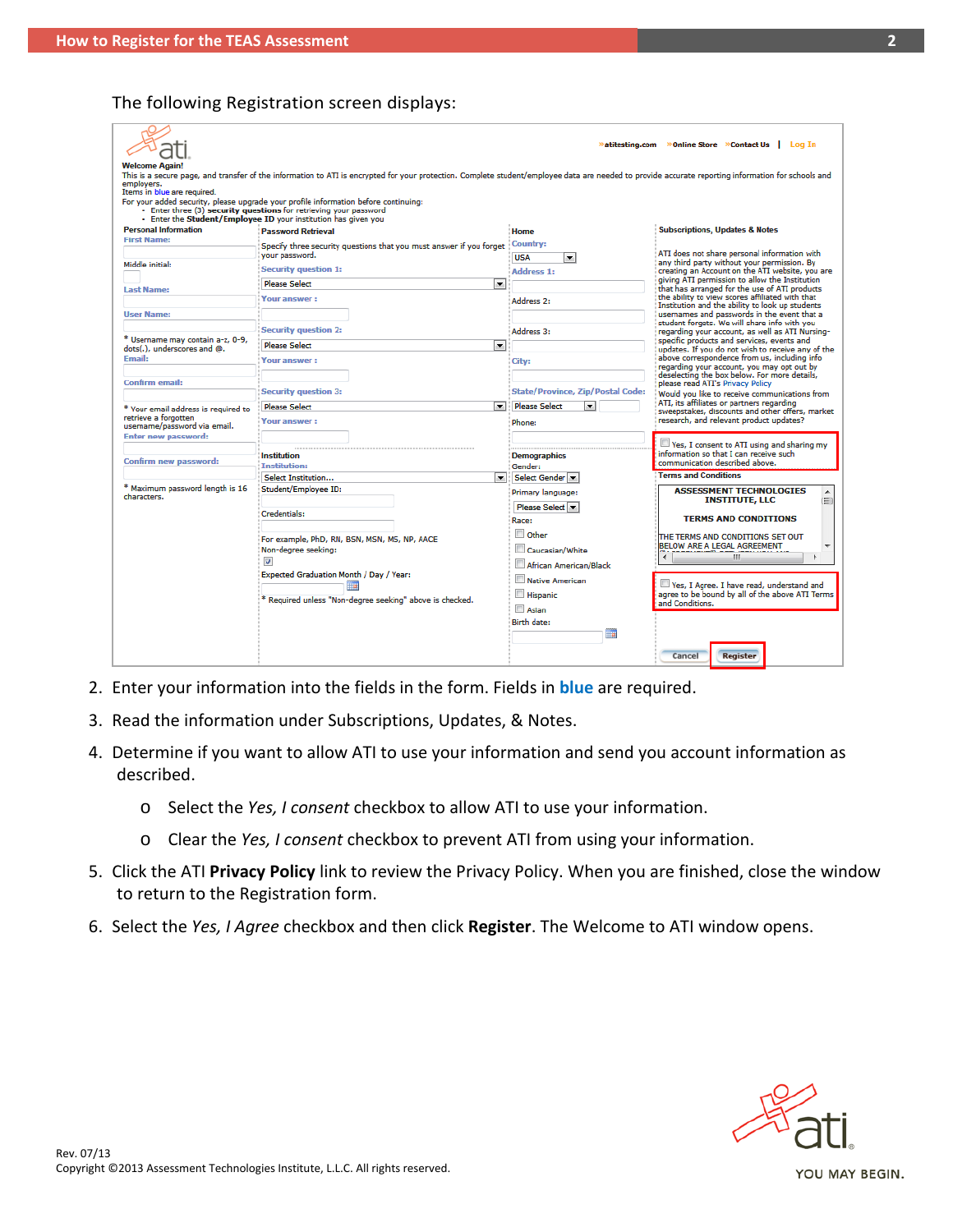| <b>Welcome to ATI</b>                                                                                                               |                   |                 |
|-------------------------------------------------------------------------------------------------------------------------------------|-------------------|-----------------|
| What has brought you to ATI? Select an option below.                                                                                |                   |                 |
| I am a nursing student and would like to get started using ATI products.                                                            |                   |                 |
| Press Get Started to gain access to your ATI products.                                                                              |                   | Getting Started |
| am a student and would like to register for TEAS.                                                                                   |                   |                 |
| I want to register to take TEAS through ATI at an institution.                                                                      | <b>Learn More</b> | Getting Started |
| I want to register for TEAS through PSI.                                                                                            | <b>Learn More</b> | Getting Started |
| am an educator.                                                                                                                     |                   |                 |
| Contact your school's director to configure your account and press Get Started to get oriented to<br>how students use ATI products. |                   | Getting Started |

- 7. Click the **Getting started** button associated with the first option under number 2: *I want to register to take TEAS through ATI at an institution*.
- 8. Go to **STEP 2: Register for a TEAS Session** to continue

### <span id="page-2-0"></span>**B. Log in to an Existing Account**

- 1. From the [atitesting.com](https://www.atitesting.com/Home.aspx) home page, do one of the following:
	- o Click the **Online Store** link in the upper right corner.



o Log in with your Username and Password, and then from the Student Home page, click the **Online Store** link in the menu bar in the upper right corner.



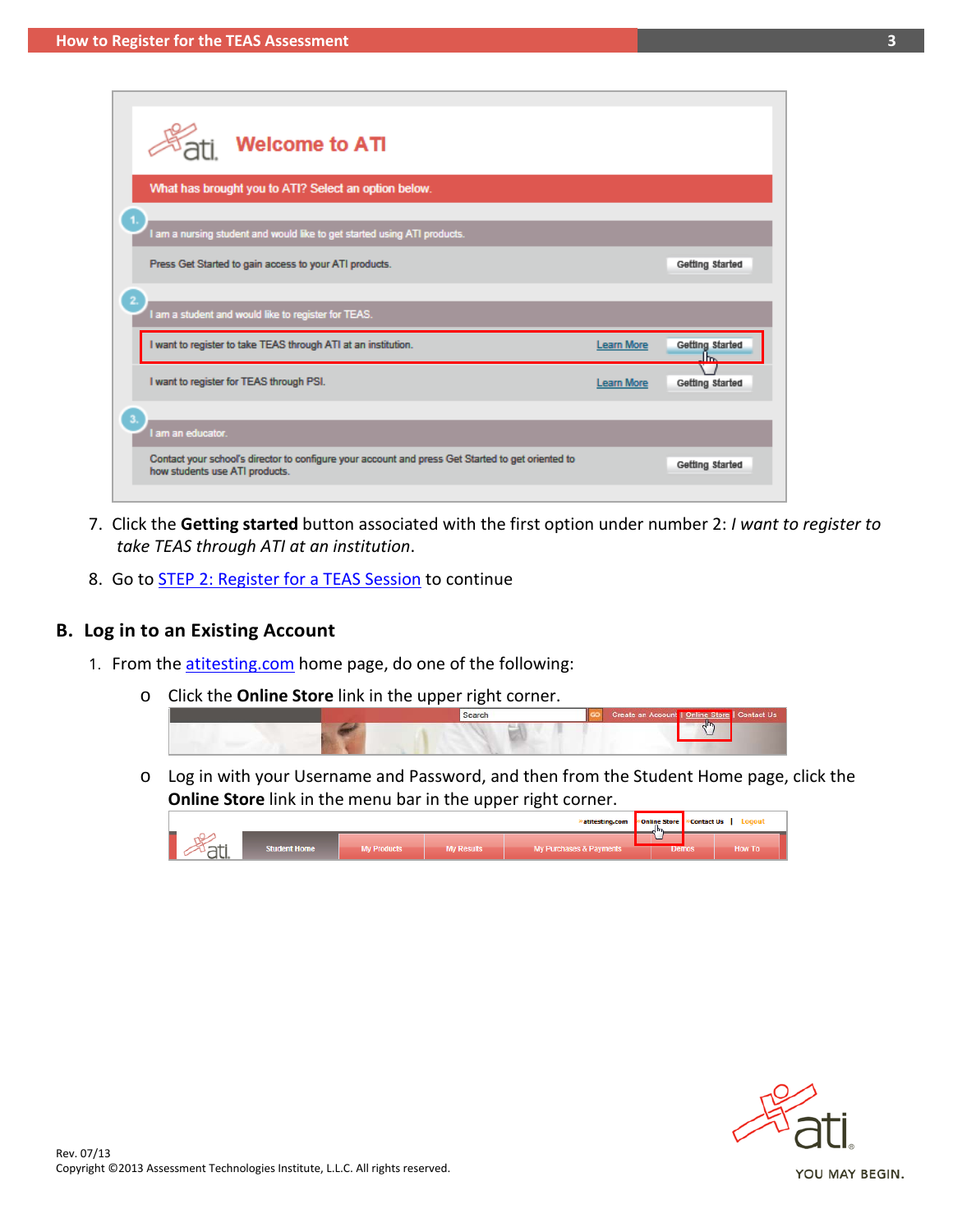The ATI Store page displays.

|                                                                                      | <b>About ATI</b>                                                                          | <b>ATI Product Solutions</b> |                                                                        | <b>ATI Resources</b> | <b>Secure Sign On</b>                                                                            |                   |
|--------------------------------------------------------------------------------------|-------------------------------------------------------------------------------------------|------------------------------|------------------------------------------------------------------------|----------------------|--------------------------------------------------------------------------------------------------|-------------------|
| $\boxed{Go}$<br><b>Advanced Search</b><br><b>Online Store Home</b>                   | <b>ATI STORE</b><br><b>Featured Products</b>                                              |                              |                                                                        |                      |                                                                                                  | <b>View Cart</b>  |
| Register for<br><b>TEAS®</b><br><b>TEAS® at PSI (formerly Pearson</b><br><b>VUE)</b> | <b>TEAS V Study Package -</b><br><b>Special Price!</b><br><b>TOM AMARK FOR THE RIFLIN</b> | m                            | <b>TEAS Transcript</b><br><b>ESCRATIVISTATIVO</b><br>監<br><b>RANGE</b> | m. F                 | <b>Learning Strategies: Your</b><br><b>Guide to Classroom and Test-</b><br><b>Taking Success</b> | <b>College</b>    |
| <b>HOBET</b><br><b>LPN Step</b>                                                      |                                                                                           | Alex                         |                                                                        |                      |                                                                                                  | $\sigma_{\rm NL}$ |

- <span id="page-3-0"></span>2. In the *Register for* column, click **TEAS®**. The Registration page displays.
- 3. Go to **STEP 2: Register for a TEAS Session** to continue.

### [Go back to the top](#page-0-1)

## **STEP 2: Register for a TEAS Session**

| <b>REGISTRATION</b>                                   |              |                                                                                            |   |
|-------------------------------------------------------|--------------|--------------------------------------------------------------------------------------------|---|
| Please select the city and state and then click Next. |              |                                                                                            |   |
|                                                       | <b>State</b> | Please Choose a State                                                                      | ▼ |
|                                                       | <b>City</b>  | Please Choose a City                                                                       | ▼ |
|                                                       |              | Cancel<br><b>Next</b><br>$4\mu$<br>If you don't find what you are looking for, let us help |   |
|                                                       |              | Help                                                                                       |   |

1. From the *State* and *City* lists, select the location where you want to sit for the assessment, and then select a city if that option is enabled. Click **Next**. The Browse Sessions page displays.

**Note**: You can change your location on the Browse Sessions screen by selecting from the *Location*, *State*, and *City* lists.

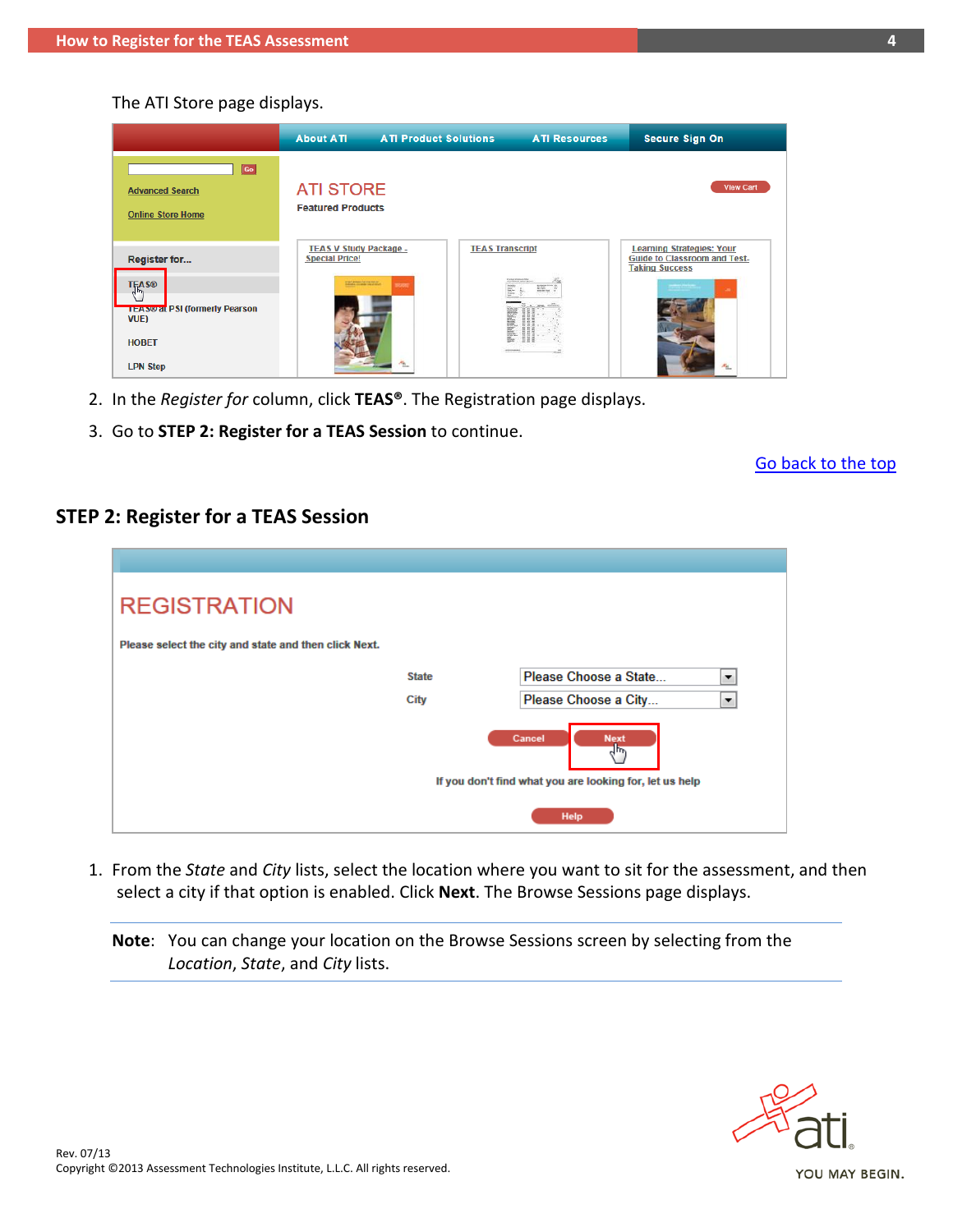| Previous Page   H + + + 1 2 3 4 + + + Next Page                                                                                               |
|-----------------------------------------------------------------------------------------------------------------------------------------------|
| <b>BROWSE SESSIONS</b>                                                                                                                        |
| <b>All Sites</b><br>≖<br>California<br><b>State</b><br>۰<br><b>Location</b><br>▾<br>Sacramento<br>City                                        |
| 12/15/2012, Saturday, 9:00 AM - 1:00 PM<br><b>SOLD</b><br><b>Learn More</b><br>Register<br>CA State Sacramento TEAS V Sacramento, CA          |
| 2/16/2013, Saturday, 9:00 AM - 1:00 PM<br>◈<br>ABC<br>Register<br><b>Learn More</b><br><b>University</b><br>ABC University TEAS V Anytown, ST |

**Note:** If you need assistance, click **Help**. The following Registration Help screen displays.

| <b>REGISTRATION</b>                    |                               |   |               |
|----------------------------------------|-------------------------------|---|---------------|
| Email:                                 | melissa.mccallop@ascendlearni |   |               |
| <b>First Name:</b>                     | <b>Melissa</b>                |   |               |
| <b>Last Name:</b>                      | <b>McCallop</b>               |   |               |
| <b>Program Type:</b>                   | ORN OPN                       |   |               |
| City:                                  | Leawood                       |   |               |
| <b>State, Zip Code:</b>                | $KS = 66211$                  |   |               |
| <b>Current School:</b>                 | <b>ATI Institute</b>          |   |               |
| <b>Expected Graduation Month/Year:</b> | $\overline{\phantom{a}}$<br>▼ |   |               |
| Tell us what you are looking for:      |                               | ∸ | <b>Submit</b> |
|                                        |                               |   |               |

Select a program type (if any), enter your expected graduation month and year (if any), and provide the details of your inquiry. Then click **Submit**. A response to your inquiry will be sent to your account's e-mail address.

- 2. Do one of the following to register for a session:
	- o Click the **Register** button associated with the session for which you are registering.
	- o Click the **Learn More** button to open the Product Details window to view details about the session. In the *Quantity* field, change the number of assessments you are ordering, if appropriate, and then click **Register** to add this session to your online shopping cart.

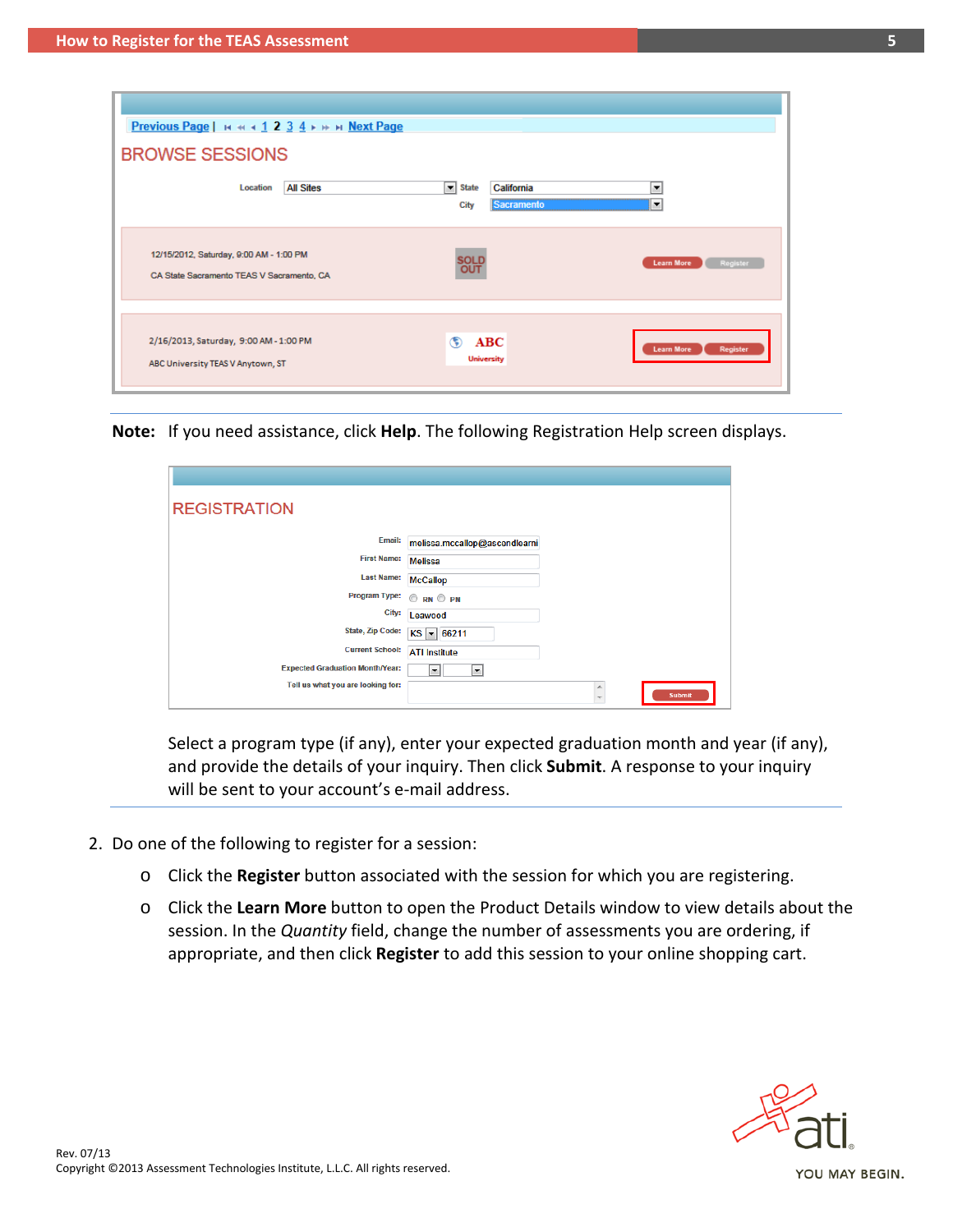| ABC University TEAS V, TEAS, Anytown, ST                                                                                                                                                                                                                                                                                                                                             |                    |
|--------------------------------------------------------------------------------------------------------------------------------------------------------------------------------------------------------------------------------------------------------------------------------------------------------------------------------------------------------------------------------------|--------------------|
| 2/19/2013, Tuesday, 9 AM-1:00 PM                                                                                                                                                                                                                                                                                                                                                     | <b>OOLLEGE WAS</b> |
| Test of Essential Academic Skills V (TEAS V) at ABC University, 1234 Pleasant<br>Street, Anytown, ST 99999 on February 19, 2013, at 9:00 am.                                                                                                                                                                                                                                         |                    |
| This Testing Session Will Use Version V of the Test of Essential Academic<br>Skills and is delivered on-line. Once you purchase your TEAS exam, there are<br>NO REFUNDS. For More Information on ABC University, please see                                                                                                                                                          |                    |
| The test will take place at: 321 S. Elm Blvd, Anytown, ST 99999, Hospital<br>Building, Room 100. The Hospital building is on the north side of the main<br>campus. Parking lot 1 is the nearest to the test site. Parking may require the<br>purchase of a \$1.00 daily permit.                                                                                                      |                    |
| • Arrive at the test site one half hour early to park, find the room,<br>sign in, and ready yourself for the test.<br>• No one will be admitted to the testing room after 8:50AM<br>for the morning session, or after 12:50PM for the afternoon<br>If your name is not on the TEAS roster, you will not be permitted<br>You may only take the following items into the testing room: |                    |
| 8 Federal or state photo identification (Driver's License,<br>Passport, Military ID, etc.)<br>ð 2 or more sharpened pencils (scratch paper will be<br>provided)<br>ð ATI website user ID and password<br>If you bring any prohibited item with you, you will be required to return it to<br>your vehicle or other safe area. Allow 4 hours for the test.                             |                    |
| If you are an ABC student who receives services from the ABC DRC,<br>and you have documentation for extended test time, you may<br>purchase your test on this site, but must email Sarah Anne Smith at<br>sarahas@abc.edu to arrange a testing date. Please remember if you<br>choose to attend a regular session you will not have extended time.                                   |                    |
| Please note: By clicking the "Register" button I agree to test on the<br>selected date. I understand that I am responsible for repaying and<br>rescheduling for a new test in the event that I am unable to attend<br>my scheduled date.                                                                                                                                             |                    |
| - TEAS SELF PAY                                                                                                                                                                                                                                                                                                                                                                      |                    |
|                                                                                                                                                                                                                                                                                                                                                                                      |                    |

After you click **Register**, the following window displays:

| I understand all TEAS test registrations are final and will not be rescheduled<br>or refunded |
|-----------------------------------------------------------------------------------------------|
| <b>No</b>                                                                                     |

3. Click **Yes** to continue. The Your Shopping Cart page displays.

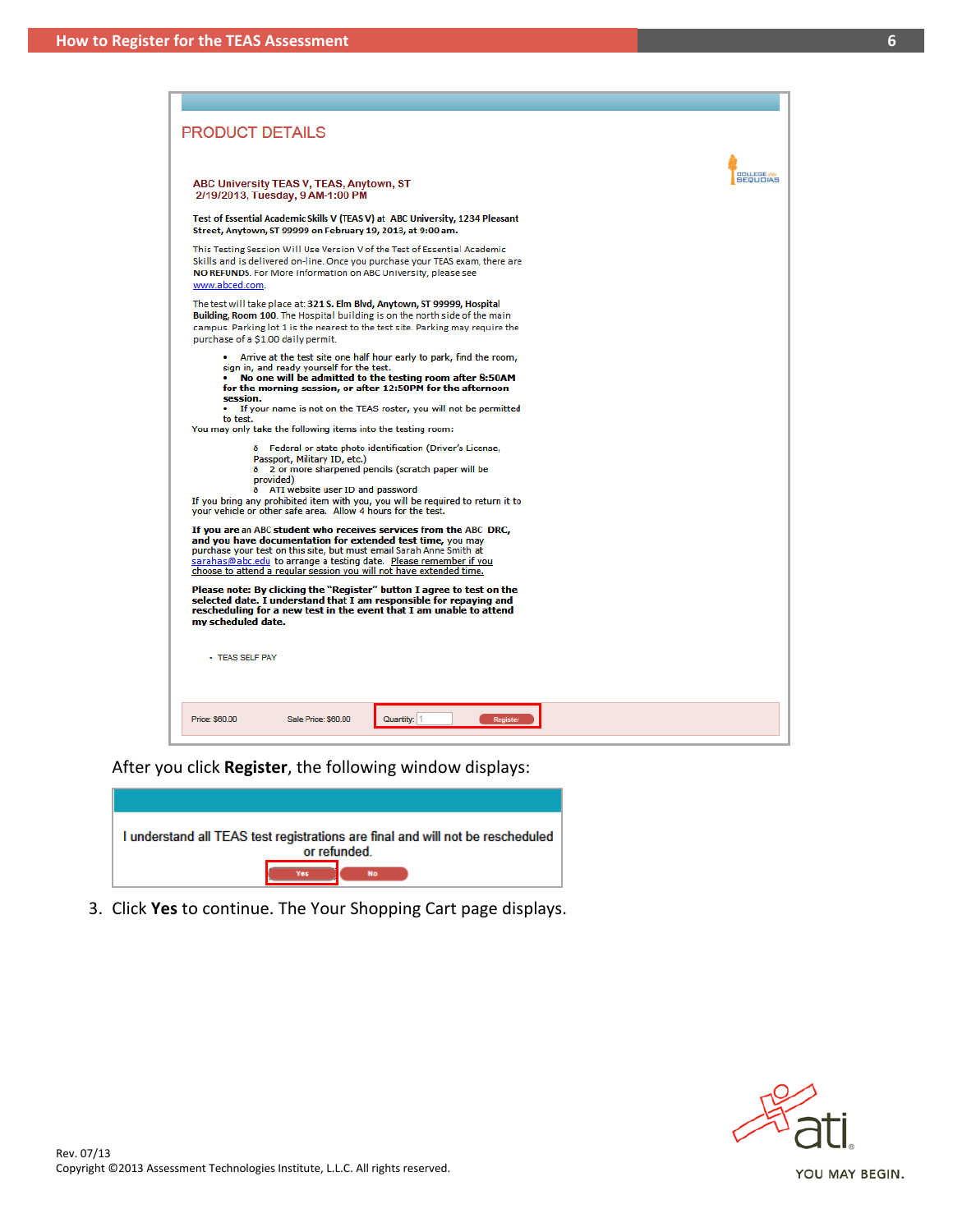| <b>YOUR SHOPPING CART</b>                           |                                                                                                                                                                                                |                                             |                                |
|-----------------------------------------------------|------------------------------------------------------------------------------------------------------------------------------------------------------------------------------------------------|---------------------------------------------|--------------------------------|
|                                                     |                                                                                                                                                                                                | <b>Continue Shopping</b>                    | <b>Check Out</b>               |
| <b>Remove</b>                                       | <b>Item</b>                                                                                                                                                                                    | <b>Quantity</b><br>Price                    | <b>Total</b>                   |
| <b>Remove this</b><br>no image<br>available<br>Item | <b>TEAS SELF PAY</b><br><b>Item# TEAS SELF PAY</b><br>Location: ABC University, Anytown TEAS V<br>Time: 2/16/2013 9:00:00 AM - 2/16/2013<br>1:00:00 PM                                         | \$60.00<br>1                                | \$60.00                        |
| <b>Additional</b>                                   | <b>Description</b>                                                                                                                                                                             |                                             |                                |
| <b>Coupons and</b><br><b>Promotions</b>             | Coupons and Promotions can be applied at the payment step.                                                                                                                                     |                                             |                                |
| <b>Taxes</b>                                        | Taxes will be calculated when you enter your billing information.                                                                                                                              |                                             |                                |
| <b>Shipping</b>                                     | Final Shipping amount will be calculated for selected shipping method and<br>address.                                                                                                          |                                             |                                |
|                                                     |                                                                                                                                                                                                | Subtotal<br><b>Discount</b><br><b>Total</b> | \$60.00<br>$-50.00$<br>\$60.00 |
|                                                     |                                                                                                                                                                                                | <b>Continue Shopping</b>                    | <b>Check Out</b>               |
|                                                     | ATI Does Not Offer Returns. Damaged or defective products will be replaced if sent back to ATI within 30 days of<br>purchase. Please call Customer Service at 1.800.667.7531 for more details. |                                             |                                |

#### **IMPORTANT:**

**ATI does not offer refunds. Damaged or defective products will be replaced if sent back to ATI within 30 days of purchase. Please call Customer Service at 1.800.667.7531 for more details.**

- 4. Review the information on the screen. At this point, you have the following options:
	- o If you want purchase items and/or additional sessions, click **Continue Shopping** to return to the Online Store. Go back to step 2 to choose another TEAS Assessment location or browse the store for the items you want to purchase.
		- **Note:** Supporting TEAS items, such as study aids and transcripts, are available from the ATI Online Store. Enter **TEAS** in the *Search* field and then click **Go** to display all TEAS-related items.

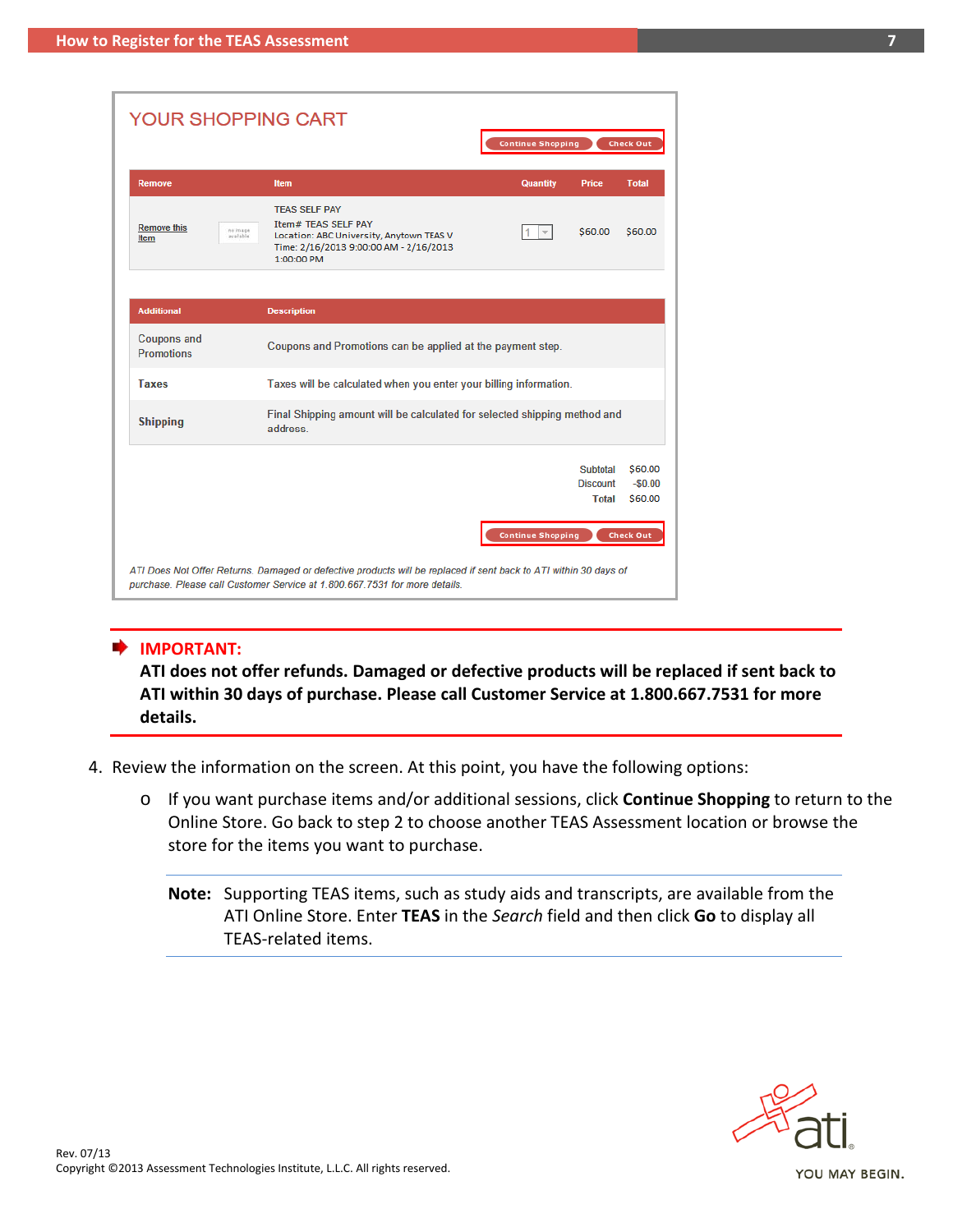- o If you do not want to purchase the designated assessment, click **Remove this Item**. The session is removed from your Shopping Cart. Click Continue Shopping to return to the Online Store. Go back to step 2 to choose another TEAS Assessment.
- o If all the information is correct and you do not want to purchase additional items, click **Check Out**.
	- **If you are not already logged in to the system, you are prompted to either log in or create** an account. Go to [Create a New Account](#page-0-0) or [Log in to an Existing Account](#page-2-0) for more information on this step.

| <b>MEMBER SIGN-IN</b><br>Sign in to ATI to Continue your Online Purchase<br>If this is your first time on the ATI system, please click Create a New Account (below). | Thank you for your online purchase. For ATI to process your purchase, you must be logged into ATI's system. |                                                                                                                                                                                                                                                                                                                   |
|----------------------------------------------------------------------------------------------------------------------------------------------------------------------|-------------------------------------------------------------------------------------------------------------|-------------------------------------------------------------------------------------------------------------------------------------------------------------------------------------------------------------------------------------------------------------------------------------------------------------------|
| <b>Already a User?</b>                                                                                                                                               | OR                                                                                                          | New User?                                                                                                                                                                                                                                                                                                         |
| <b>User Name</b><br>Password<br><b>Forgot Password?</b><br>Loa In                                                                                                    |                                                                                                             | <b>Create an Account</b><br>Allows you to log in later and view your orders, as well as<br>access ATI's Portal.<br>Complete student/employee data are needed to provide accurate<br>reporting information for schools and employers. Transfer of the<br>information to ATI will be encrypted for your protection. |

If you are already logged in to the system, the Secure Checkout: Address screen displays.

<span id="page-7-0"></span>

| <b>SECURE CHECKOUT</b><br>1: Enter Your Address 2: Enter Your Payment Details                               |                                                      |                         |                                          |  |  |
|-------------------------------------------------------------------------------------------------------------|------------------------------------------------------|-------------------------|------------------------------------------|--|--|
| Enter your billing and shipping address. Your billing address should match the address on your credit card. |                                                      |                         |                                          |  |  |
|                                                                                                             |                                                      |                         |                                          |  |  |
| <b>Billing Address</b>                                                                                      |                                                      | <b>Shipping Address</b> |                                          |  |  |
|                                                                                                             |                                                      |                         |                                          |  |  |
| <b>First Name</b>                                                                                           | <b>Melissa</b>                                       | <b>First Name</b>       | <b>Melissa</b>                           |  |  |
| <b>Middle Initial</b>                                                                                       |                                                      | <b>Middle Initial</b>   |                                          |  |  |
| <b>Last Name</b>                                                                                            | <b>McCallop</b>                                      | <b>Last Name</b>        | <b>McCallop</b>                          |  |  |
| <b>Company Name</b>                                                                                         |                                                      | <b>Company Name</b>     |                                          |  |  |
| <b>Campus Name</b>                                                                                          |                                                      | <b>Campus Name</b>      |                                          |  |  |
| <b>Phone Number</b>                                                                                         | 9136616468                                           | <b>Phone Number</b>     |                                          |  |  |
| <b>Email Address</b>                                                                                        | atitestemail@ascendlearning.com                      | <b>Email Address</b>    | atitestemail@ascendlearning.com          |  |  |
| <b>Street 1</b>                                                                                             | 7500 W 160th Street                                  | <b>Street 1</b>         | 11161 Overbrook Road                     |  |  |
| Street 2                                                                                                    |                                                      | <b>Street 2</b>         |                                          |  |  |
| <b>Street 3</b>                                                                                             |                                                      | Street 3                |                                          |  |  |
| City                                                                                                        | <b>Stilwell</b>                                      | City                    | Leawood                                  |  |  |
| <b>State</b>                                                                                                | KS                                                   | <b>State</b>            | KS                                       |  |  |
| <b>Postal Code</b>                                                                                          | 66062                                                | <b>Postal Code</b>      | 66211                                    |  |  |
| <b>Country</b>                                                                                              | <b>UNITED STATES</b><br>۰                            | Country                 | <b>UNITED STATES</b><br>▼                |  |  |
|                                                                                                             | <b>Shipping Address is same as</b><br><b>Billing</b> |                         |                                          |  |  |
| <b>Back</b>                                                                                                 |                                                      |                         | <b>Proceed to Payment Details</b><br>س س |  |  |

#### [Go back to the top](#page-0-1)

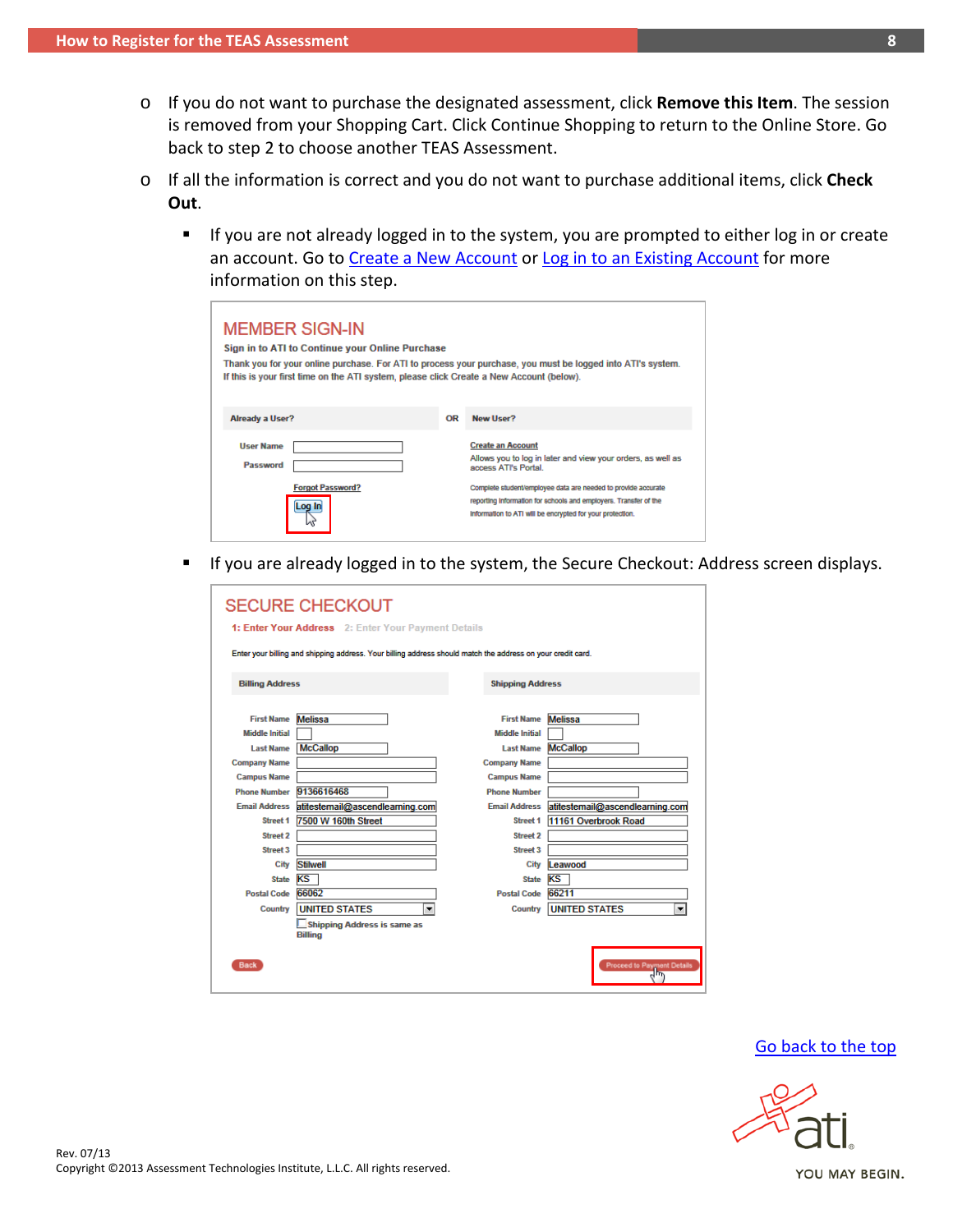# **STEP 3: Check Out and Pay**

1. Enter/confirm your mailing address and provide any additional information. If your billing address is different from the shipping address, clear the check box. Enter the Shipping Address information and then click **Proceed to Payment Details**. The Secure Checkout: Payment Details screen displays.

**Note:** If any required information has not been filled in, you will be prompted to provide the information before you are allowed to continue to the next screen.

| <b>SECURE CHECKOUT</b>                                                                                                                                                                                                                                                                                                                                                                                                                                          |     |                            |                   |
|-----------------------------------------------------------------------------------------------------------------------------------------------------------------------------------------------------------------------------------------------------------------------------------------------------------------------------------------------------------------------------------------------------------------------------------------------------------------|-----|----------------------------|-------------------|
| 1: Enter Your Address 2: Enter Your Payment Details                                                                                                                                                                                                                                                                                                                                                                                                             |     |                            |                   |
| Please review your order and provide payment information to complete your purchase.                                                                                                                                                                                                                                                                                                                                                                             |     |                            |                   |
| Note: Shipping to Hawaii or Alaska, or to any country other than the U.S., requires that you choose the Priority<br>Mail USPS option. No orders are shipped on Saturday, Sunday, or any federal holiday.                                                                                                                                                                                                                                                        |     |                            |                   |
| <b>Order Information</b>                                                                                                                                                                                                                                                                                                                                                                                                                                        |     |                            |                   |
| <b>Item</b>                                                                                                                                                                                                                                                                                                                                                                                                                                                     | Qty | Price                      | <b>Total</b>      |
| <b>TEAS SELF PAY</b>                                                                                                                                                                                                                                                                                                                                                                                                                                            |     |                            |                   |
| Item# TEAS SELF PAY<br>Location: ABC University, Anytown TEAS V<br>Time: 2/16/2013 9:00:00 AM - 2/16/2013 1:00:00 PM                                                                                                                                                                                                                                                                                                                                            | 1   | \$60.00                    | \$60.00           |
| <b>Merchandise Subtotal:</b>                                                                                                                                                                                                                                                                                                                                                                                                                                    |     |                            | \$60.00           |
| Ship By:                                                                                                                                                                                                                                                                                                                                                                                                                                                        |     | <b>Electronic Delivery</b> |                   |
| <b>Promotion Code:</b>                                                                                                                                                                                                                                                                                                                                                                                                                                          |     |                            | <b>Apply Code</b> |
| <b>Discount:</b>                                                                                                                                                                                                                                                                                                                                                                                                                                                |     |                            | $-50.00$          |
| Tax:                                                                                                                                                                                                                                                                                                                                                                                                                                                            |     |                            | $sin \theta$      |
| <b>Shipping:</b>                                                                                                                                                                                                                                                                                                                                                                                                                                                |     |                            | \$0.00            |
| <b>Total:</b>                                                                                                                                                                                                                                                                                                                                                                                                                                                   |     |                            | \$60.00           |
| <b>Payment Information</b><br>Payment Method Credit Card<br><b>Billing Address Melissa McCallop</b><br>7500 W 160th Street<br>Stilwell KS 66062<br><b>US</b><br>Tel: 9136616468<br>E-Mail: atitestemail@ascendlearning.com<br><b>Edit Address</b><br><b>DISCOVER</b><br><b>Card Number</b><br><b>VISA</b><br><b>AMEX</b><br><b>Month</b><br>Year $ \blacktriangledown$<br>۰<br><b>Expiration Date</b><br><b>Security Code</b><br>help                           |     |                            |                   |
| I have reviewed my order carefully and confirm that it is accurate and complete. I understand that this<br>order, once placed, is non-cancellable and no returns or funds are available for this purchase.<br>Damaged or defective products will be replaced if sent back to ATI within 30 days of purchase. Please<br>call Customer Service at 1.800.667.7531 for more details. Note: You will not be able to submit your<br>order if this box is not checked. |     |                            |                   |
| <b>Back</b>                                                                                                                                                                                                                                                                                                                                                                                                                                                     |     |                            | Submit Order      |
| ATI Does Not Offer Returns. Damaged or defective products will be replaced if sent back to ATI within 30 days of<br>purchase. Please call Customer Service at 1.800.667.7531 for more details.                                                                                                                                                                                                                                                                  |     |                            |                   |

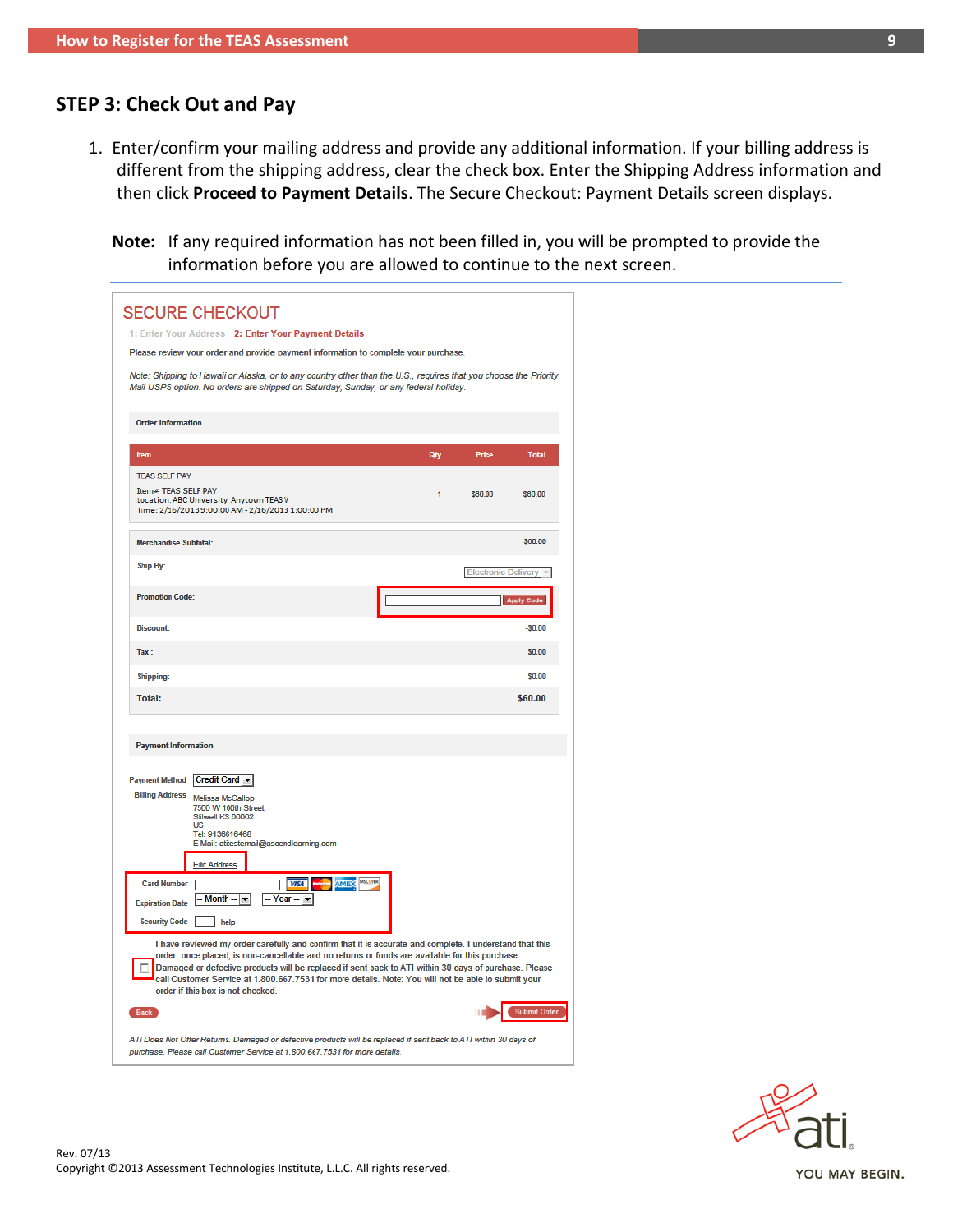- 2. If you have a Promotion Code, enter it into the Promotion Code field and then click **Apply Code**. Otherwise, go to the next step to enter Payment Information.
- 3. Enter the following Payment Information and then click **Submit**.
	- o In the Card Number field, enter the 16-digit card number from a VISA, Master Card, American Express, or Discover card.
	- o In the Expiration Date field, select the month and year of the card's expiration date.
	- o In the Security Code field, enter the three-digit code from the back of the credit card.
	- o Read the information to the right of the checkbox and then select the checkbox to verify that your order is correct and that you have read and agree to the terms of your purchase.

Note: Click **Edit Address** to change the billing and/or shipping addresses for your order.

After you click submit, you will receive a Customer Receipt, which includes any additional instructions for your assessment. Your receipt will also be emailed to you to the email address listed in your profile.



Rev. 07/13<br>Copyright ©2013 Assessment Technologies Institute, L.L.C. All rights reserved.

YOU MAY BEGIN.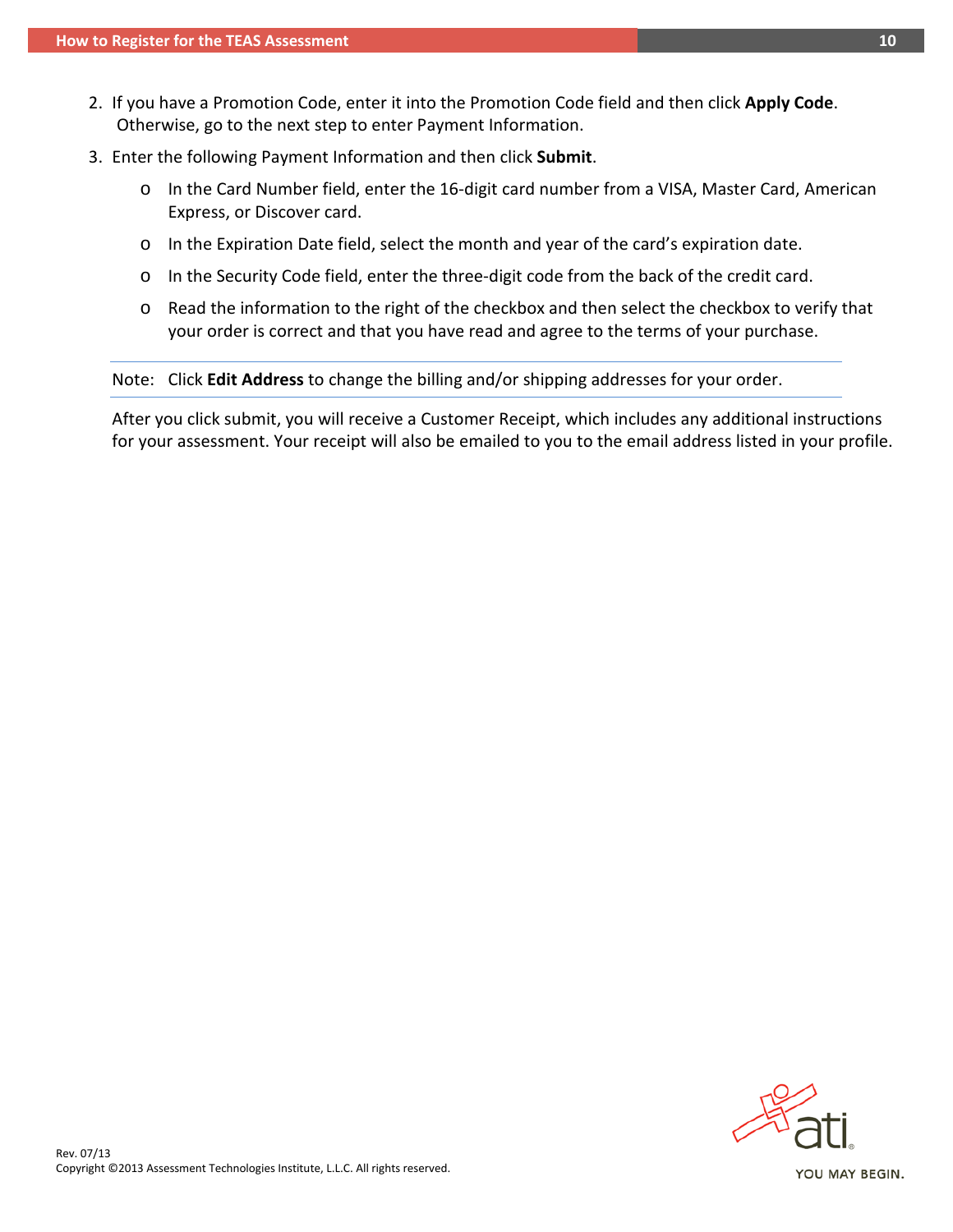#### Dear Melissa McCallop

Thank you for your order. Below are details regarding your online purchase.

Order Information **Customer Service** Order Number: 203371 E-Mail: onlinestore@attesting.com Order Date: 12/12/2012 1;56;16 PM Phone: 1.800.667.7531 Account Number: 22200 Promotion Code: Payment Method: Credit Card Transaction(D: INV0131165 Invoice Number: 42240741 Purchase Order Number: **Billing Address** Melissa McCallop<br>7500 W 160th Street<br>Stillwell, KS 66085 US<br>Tel: 9136616468 Oty Product Number Nem Description Price Ext.

| TEAS SELF PAY | <b>TEAS SELF</b><br>PAY | Location: TEAS<br>Time: 2/19/2013 9:00:00 AM - 2/19/2013 | 560.00    | 560.00     |
|---------------|-------------------------|----------------------------------------------------------|-----------|------------|
|               |                         | 1:00:00 PM                                               | Sub Total | $-9,60,00$ |

Discount 50.00 Shipping (Electronic Delivery) \$0.00 Total \$60.00

**Additional Instructions** 

ABC University 2012-2013 TEAS Testing Dates

All tests begin promptly at 900 am. Please arrive 30 minutes prior to test start time for check in. Students arriving after 8.55 am will not be allowed entrance to the exam.

Testing Location: ABC University, 1234 Pleasant Street, Anytown, ST 99999

All testers should bring valid state or federal picture identification (driver's license, passport, green card, etc.) as well as their University Student Identification card. You will also need your ATI username and passwo

Do NOT bring

- + Calculators<br>+ MP3 players or iPods
- Cell phones or pagers
- . Scratch paper this will be provided by the testing center

- Children · Food or bottled drinks

If you are not a student at one of the schools listed above, please contact Susanna Edwards at abced@abc.edu or 123-555-1212. If there are open testing spots, students from other schools will be allowed to test at this<br>location. However, you will need to get approval from Susanna Edwards, Director of Operations -- Nursing, no earlier than 1 week from the date of the TEAS exam. There will be an additional testing fee of \$20.00 for students not currently enrolled at ABC University. This fee is payable by cash or check on the day of testing. Checks should be made payable to ABC University.

All Registrations are final. Requests for date or time changes must be made 2 days prior to the scheduled date.

If your purchase includes an Online Assessment, please follow the steps below to access your

Step 1: Go to <u>www.atilesting.com</u><br>Step 2: Log in using your ATI username and password.<br>Step 3: Click on the My eLearning tab.<br>Step 4: Enter the Assessment ID and Password under the Take Assessments section.

Printed reports on the site require use of the free Adobe Acrobat Reader. This can be downloaded<br>from: http://www.adobe.com/products/acrobat/readstep2.html

Please keep this email for your reference

All test registrations are final. Requests for date or time changes must be made 48 hours prior to the fest date

ATI Does Not Offer Returns. Damaged or defective products will be replaced if sent back to ATI<br>within 30 days of purchase.

Thank you

ATI Online Store www.atitesting.com<br>Customer Support 800-667-7531

#### [Go back to the top](#page-0-1)



YOU MAY BEGIN.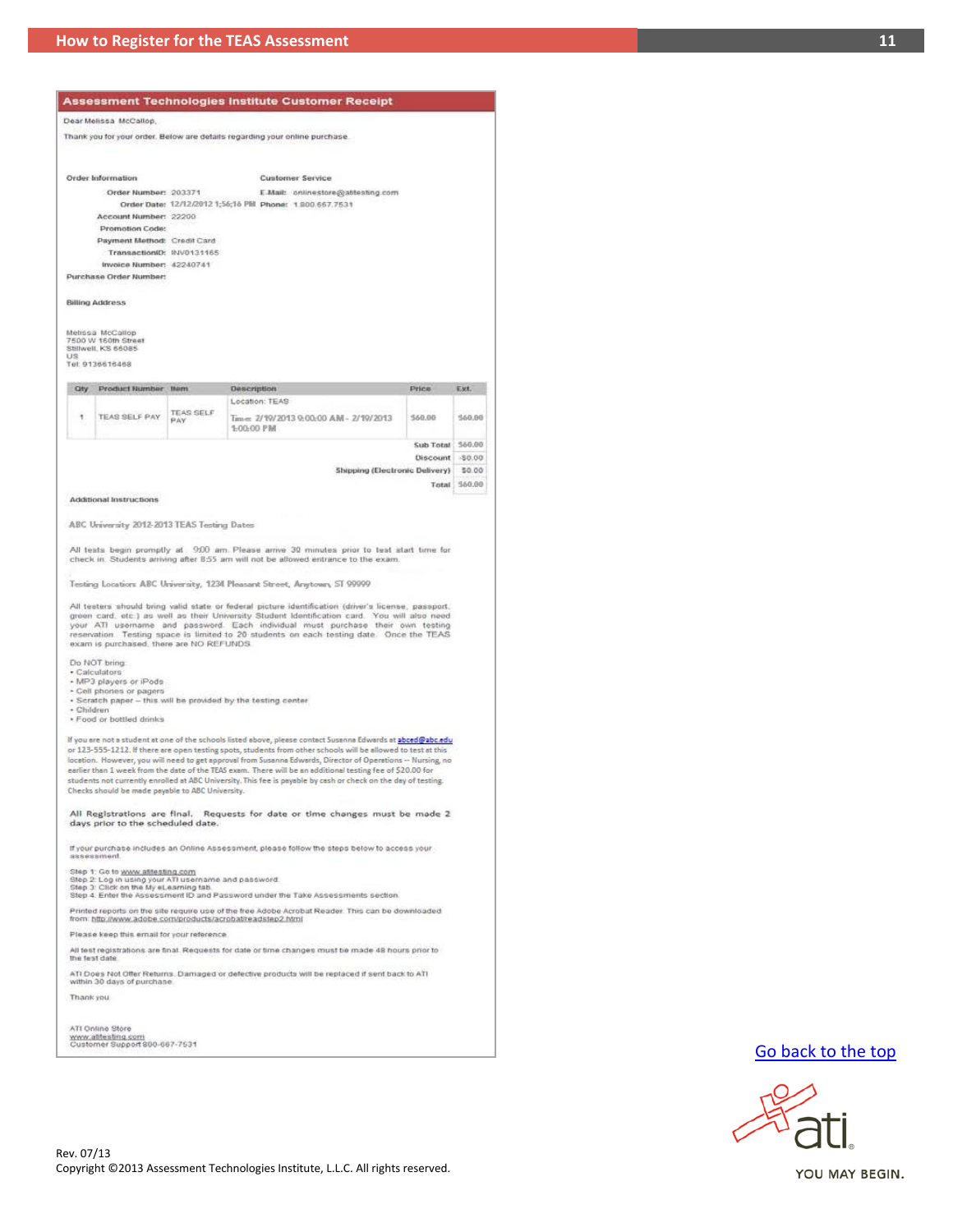# <span id="page-11-0"></span>**STEP 4: Enter the Assessment ID to take the Assessment**

1. From the Online Store, click **Home** at the top of the page to go to your ATI log on page.



- **Note:** While visiting the Online Store, you can click **Home** at any time to return to the ATI Testing Home page.
- 2. On the ATI Testing Home Page click **Go To Student Home Page**. If this link does not display, enter your user ID and password to log on to your student account. The Student Home page displays.



3. Click **My Products** to open the My Products page.

| »Online Store »Contact Us   Logout<br>» atitesting.com                          |                     |                                                                                      |                                                           |                                                                  |                                     |               |               |  |  |  |
|---------------------------------------------------------------------------------|---------------------|--------------------------------------------------------------------------------------|-----------------------------------------------------------|------------------------------------------------------------------|-------------------------------------|---------------|---------------|--|--|--|
|                                                                                 | <b>Student Home</b> | <b>My Products</b><br>رمان                                                           | <b>My Results</b>                                         | My Purchases & Payments                                          |                                     | <b>Demos</b>  | <b>How To</b> |  |  |  |
|                                                                                 |                     | Welcome Winnie Knoepker (Student). If you are not Winnie Knoepker, click here        |                                                           |                                                                  |                                     |               |               |  |  |  |
|                                                                                 |                     |                                                                                      |                                                           |                                                                  |                                     |               |               |  |  |  |
| <b>My Products</b>                                                              |                     |                                                                                      | <b>My Results</b>                                         |                                                                  |                                     | <b>How To</b> |               |  |  |  |
| Access your assessments<br>and tutorials.                                       |                     |                                                                                      | Track your progress to help you focus your<br>study time. | Access orientation materials, training, and<br>customer support. |                                     |               |               |  |  |  |
| Go                                                                              |                     |                                                                                      | Go                                                        | Go                                                               |                                     |               |               |  |  |  |
| <b>My Account</b><br><b>Product Support Materials</b><br>Drug Guide Term Search |                     |                                                                                      |                                                           |                                                                  |                                     |               |               |  |  |  |
| View your profile information and<br>contact information.<br>Go                 |                     | Access your Review Modules, product supplements,<br>and remediation templates.<br>Go |                                                           | Go                                                               | Enter generic drug name and search. |               |               |  |  |  |